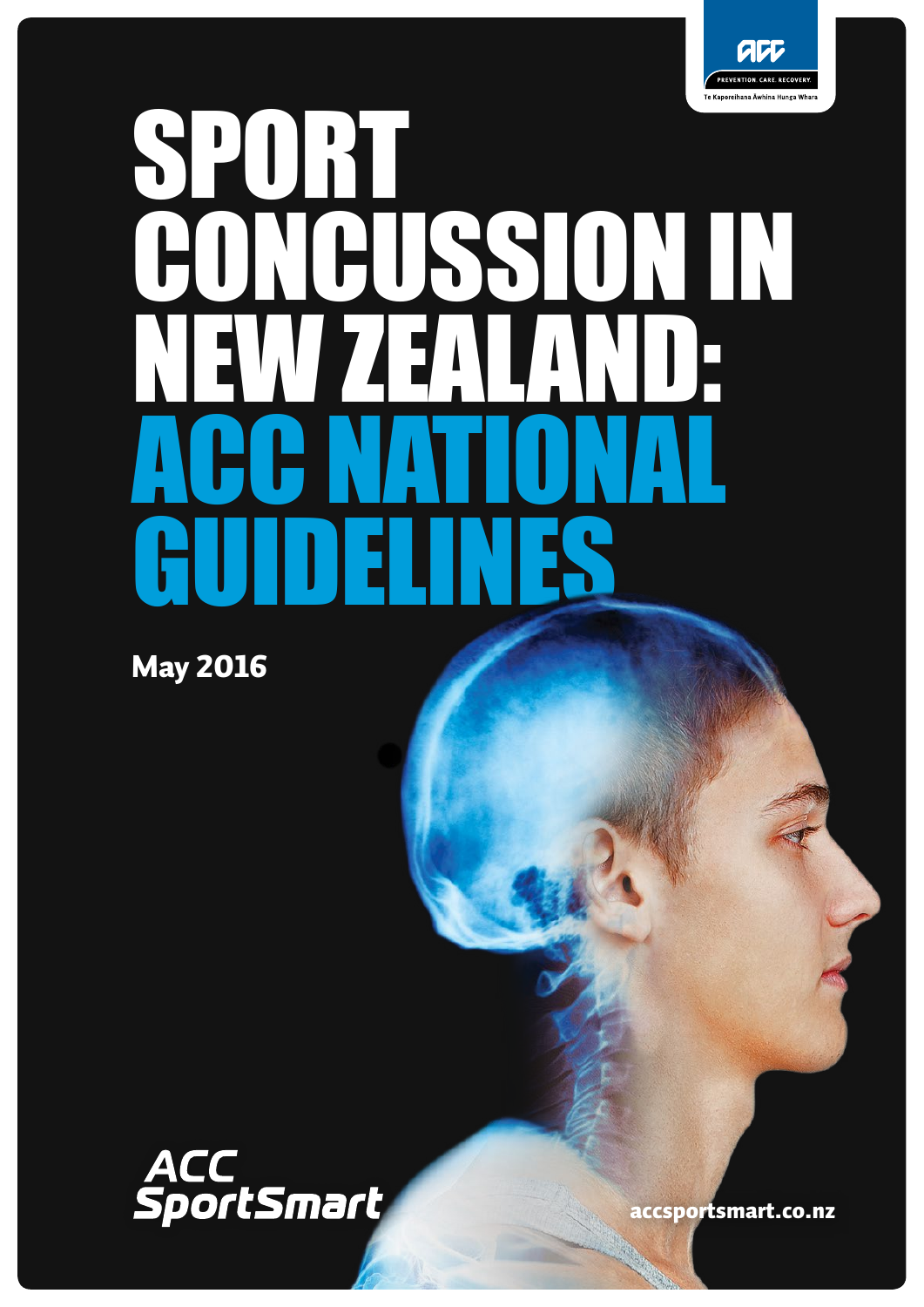### **This guideline document has been produced to inform National Sports Organisations (NSOs), and recreation, education and health sectors in their development of specific policy for concussion in sport.**

Produced by ACC in consultation with a panel of medical, sport and research experts, it is based on the 2012 Zurich Consensus Statement<sup>[1]</sup> on Sport Concussion.

These guidelines are intended to help provide advice via the NSOs and recreation, education and health sectors to help people (e.g. medical doctors, health providers, first aiders, coaches/trainers, players, parents, sports administrators, school teachers etc.) to understand:

- 1. Why there is a need for concussion guidelines.
- 2. What concussion is.
- 3. How to recognise the signs and symptoms of concussion.
- 4. What action to take when a concussion occurs, and how to get help.
- 5. Who can assess and diagnose concussion (only a medical doctor).
- 6. Why a management protocol for graduated return to school/work/sport is needed.
- 7. How NSO's can develop a concussion policy and implementation plan.

Developed with our partners:











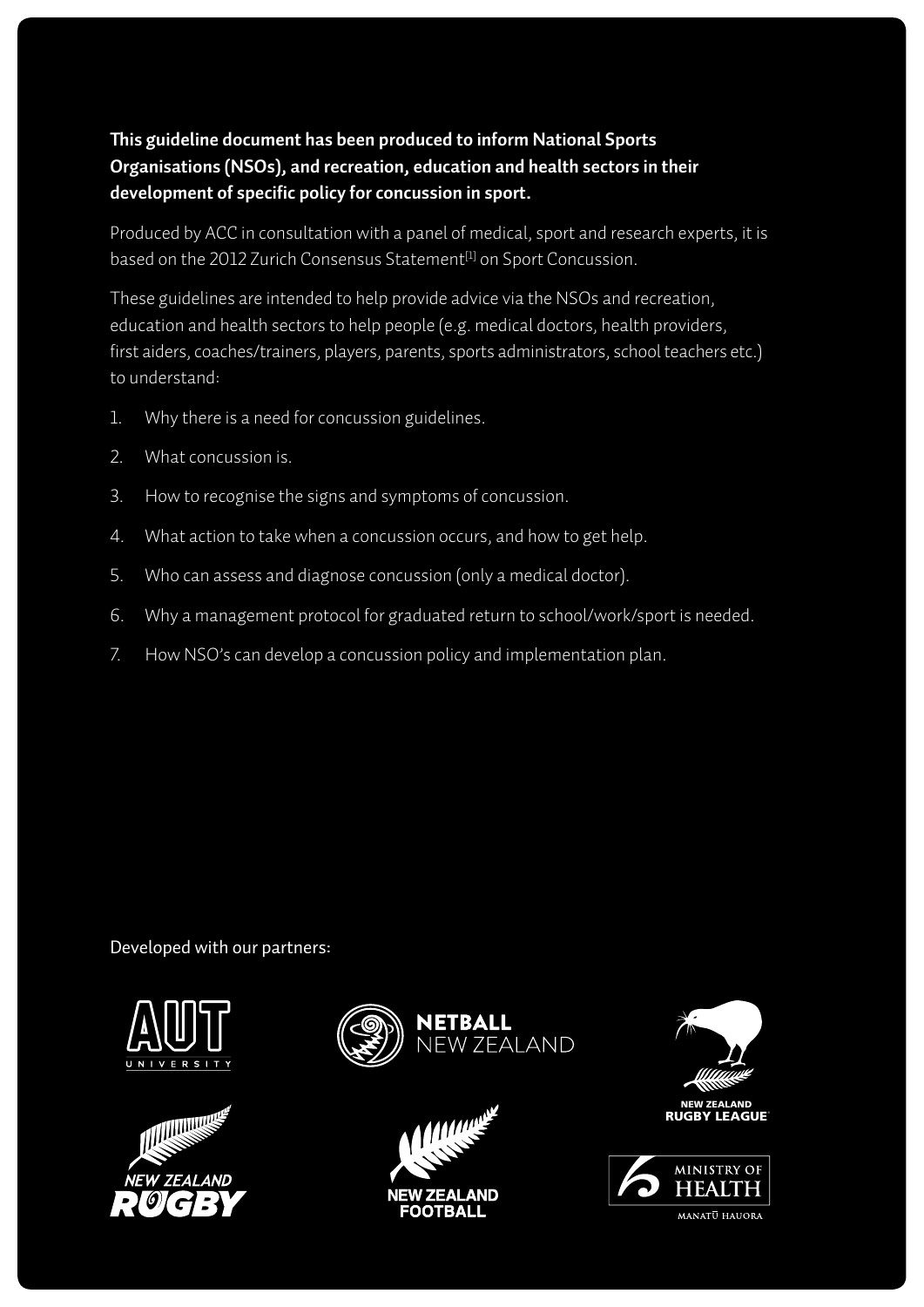# CONTENTS

|              | Guideline Summary                                                             | 04 |
|--------------|-------------------------------------------------------------------------------|----|
| 01           | Why we need concussion guidelines                                             | 05 |
| 02           | Definition of concussion                                                      | 06 |
| 03           | Signs and symptoms of concussion                                              | 07 |
| 04           | Action to take when a concussion occurs, and how to get help                  | 08 |
| 05           | Assessment and diagnosis of concussion by medical doctors                     | 13 |
| 06           | Concussion management and a graduated return to<br>school/work/sport protocol | 15 |
| 07           | Develop a policy and implementation plan                                      | 17 |
|              | References                                                                    | 18 |
| <b>Notes</b> |                                                                               | 19 |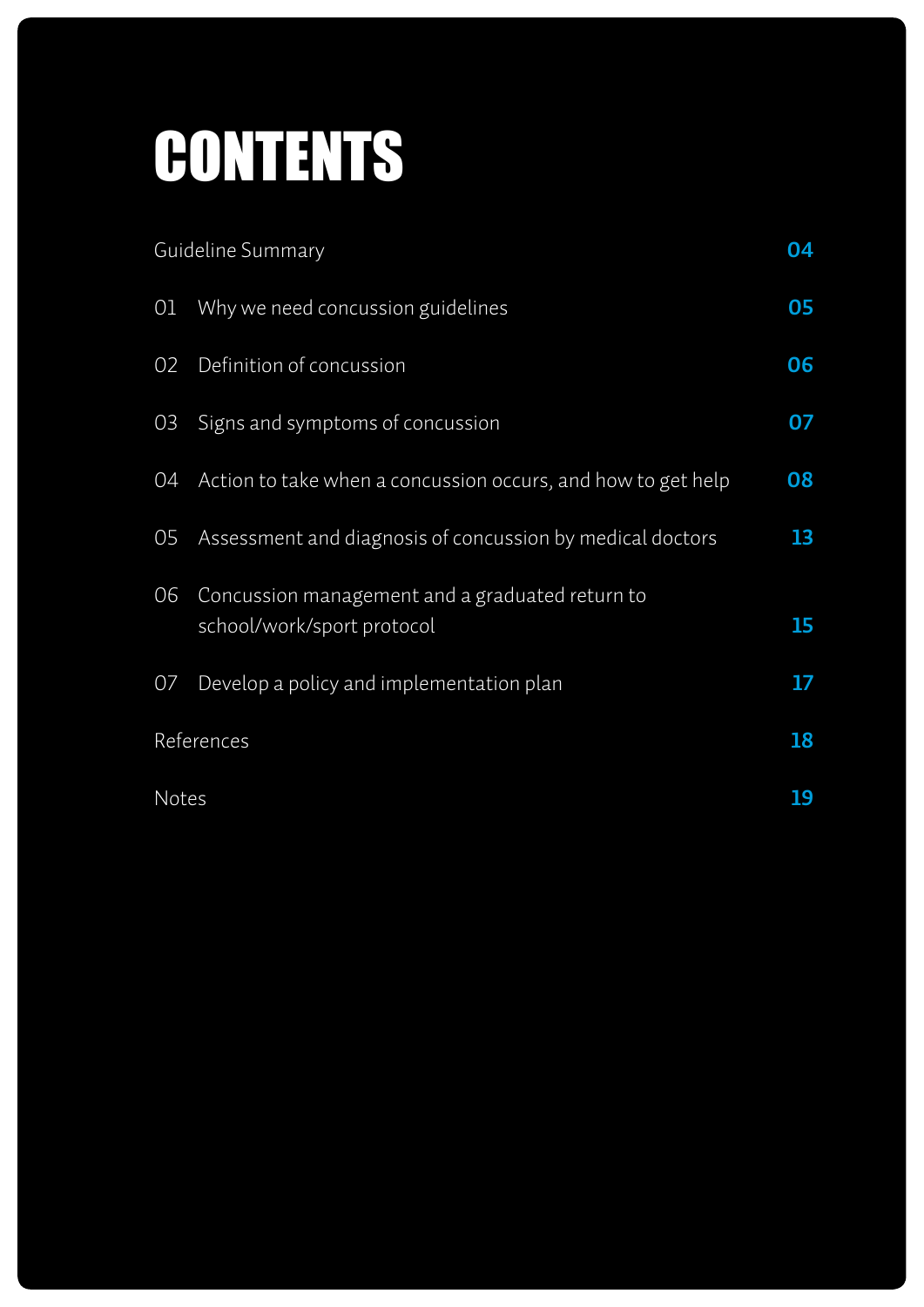# <span id="page-3-0"></span>GUIDELINE SUMMARY

- **Recognise and Remove**. If concussion is suspected, remove from play/activity immediately and seek urgent assessment by a medical doctor.
- Concussions often occur **without** loss of consciousness (only 10-20% lose consciousness).
- Extra caution is required for child and adolescent athletes.
- It may take several hours (or even days) post injury for some or all of the symptoms of concussion to emerge.
- Non-medical personnel have an important role to play in recognising the signs and symptoms of concussion. Concussion can present in a similar manner to other catastrophic conditions with delayed onset of symptoms.
- A medical doctor must provide assessment and diagnosis of concussion because the diagnosis may be difficult and relies on clinical judgement.
- It is unanimously agreed that **no return** to sport/activity on the day of concussive injury should occur.<sup>[\[1\]](#page-17-0)</sup>
- The effects of concussion can interfere with the athlete's ability to learn in the classroom or to function well at work. Return to school/work may need to be graduated and demands altered to reflect level of function, guided by a medical practitioner experienced in this area. Return to school/work and social activities should be achieved before return to sport/activity.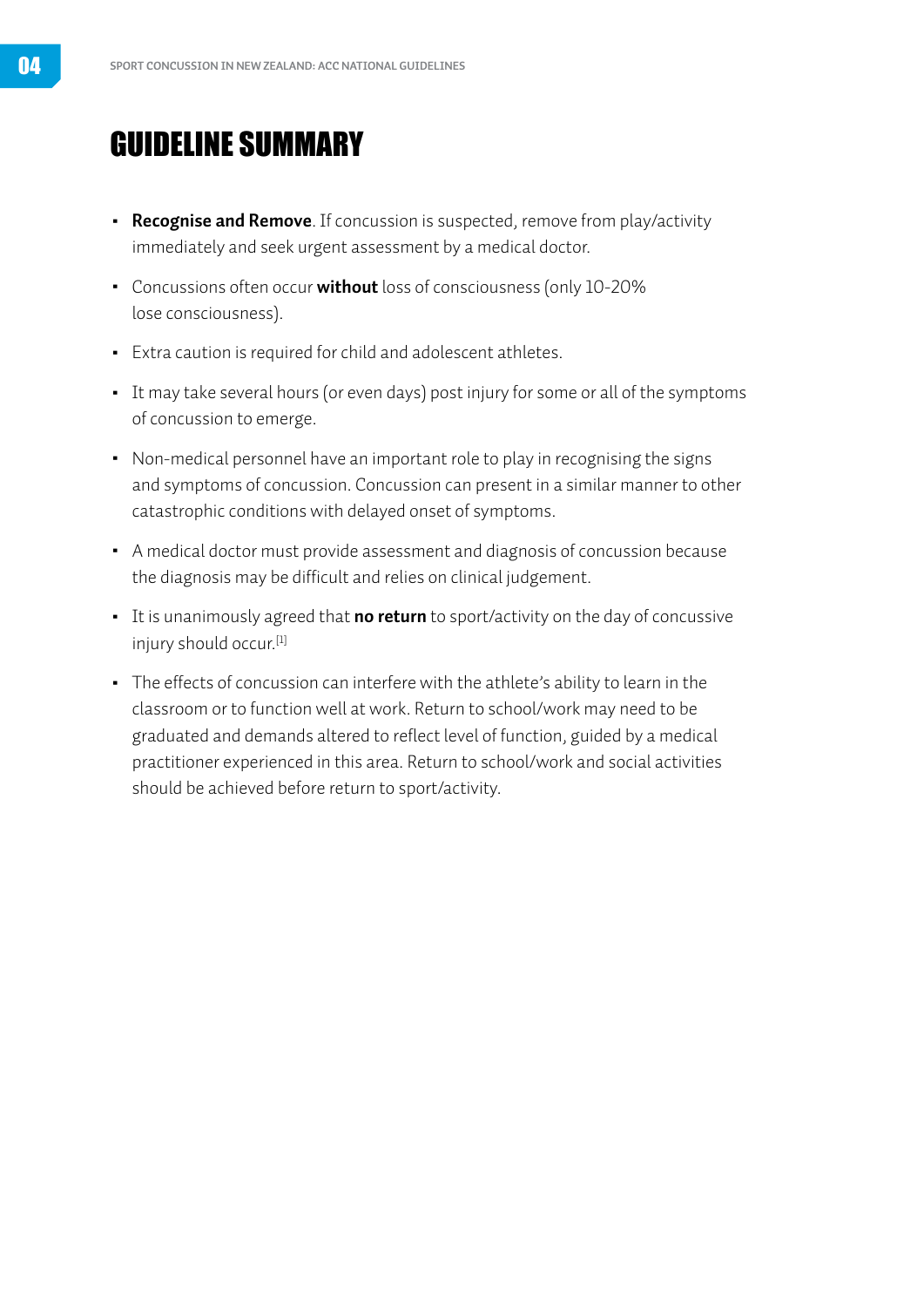# <span id="page-4-0"></span>01 WHY WE NEED CONCUSSION GUIDELINES

#### **Concussion is a serious injury and occurs frequently**

- Estimated 35,000 head injuries in New Zealand per year.[\[2\]](#page-17-0)
- 21% (7,350 injuries per year) of all head injuries in New Zealand are sustained through sport related activity[.\[3\]](#page-17-0) ACC only receive claims for 6,250 of those sports related concussion injuries suggesting that 1,100 currently go untreated.
- 2009-2013 sports related concussion claims cost ACC \$76 million.
- 46% (3,381 injuries per year) of sports head injuries are classified as 'mild with a high risk of complications'. Injuries are most frequently sustained during rugby, cycling and equestrian activities.
- 11% of sports related concussion claimants had multiple concussions within a 2 year period (2009-2013).
- Evidence shows that with repeat concussion people may experience a decline in general health and quality of life up to 10 years following injury. [\[4\]](#page-17-0)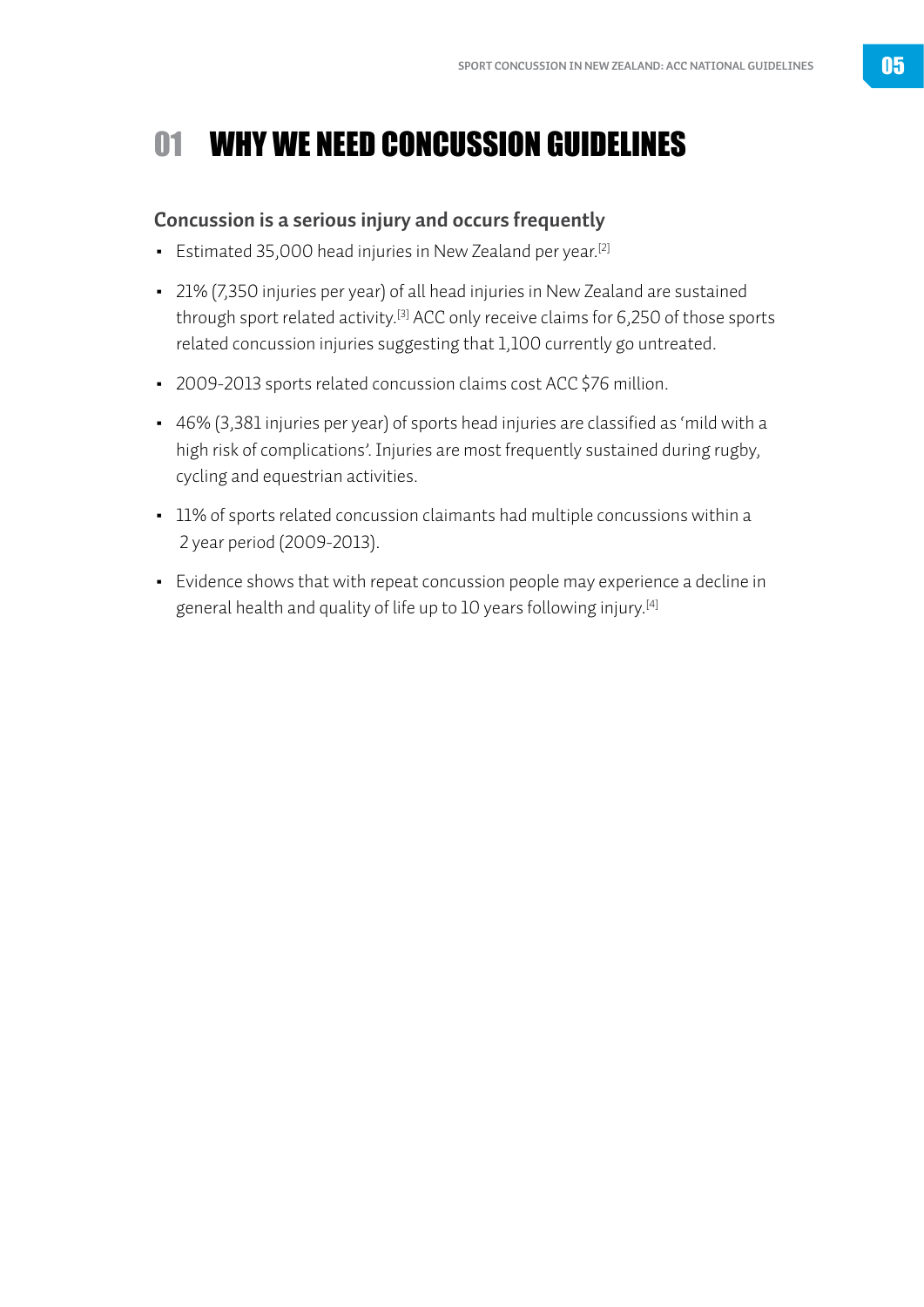# <span id="page-5-0"></span>02 DEFINITION OF CONCUSSION

*Concussion is a mild traumatic brain injury (mTBI). Concussion is a brain injury defined as a complex pathophysiological process affecting the brain, induced by biomechanical forces. Several common features that incorporate clinical, pathologic, and biomechanical injury constructs can be utilized in defining the nature of a concussive head injury.* 

#### **A laymen's definition of concussion is:**

Concussion is a brain injury that can occur in any sport, particularly where there is full body contact. Concussion is caused by the impact of force (a blow) to a part of the body not necessarily the head directly.<sup>[1]</sup>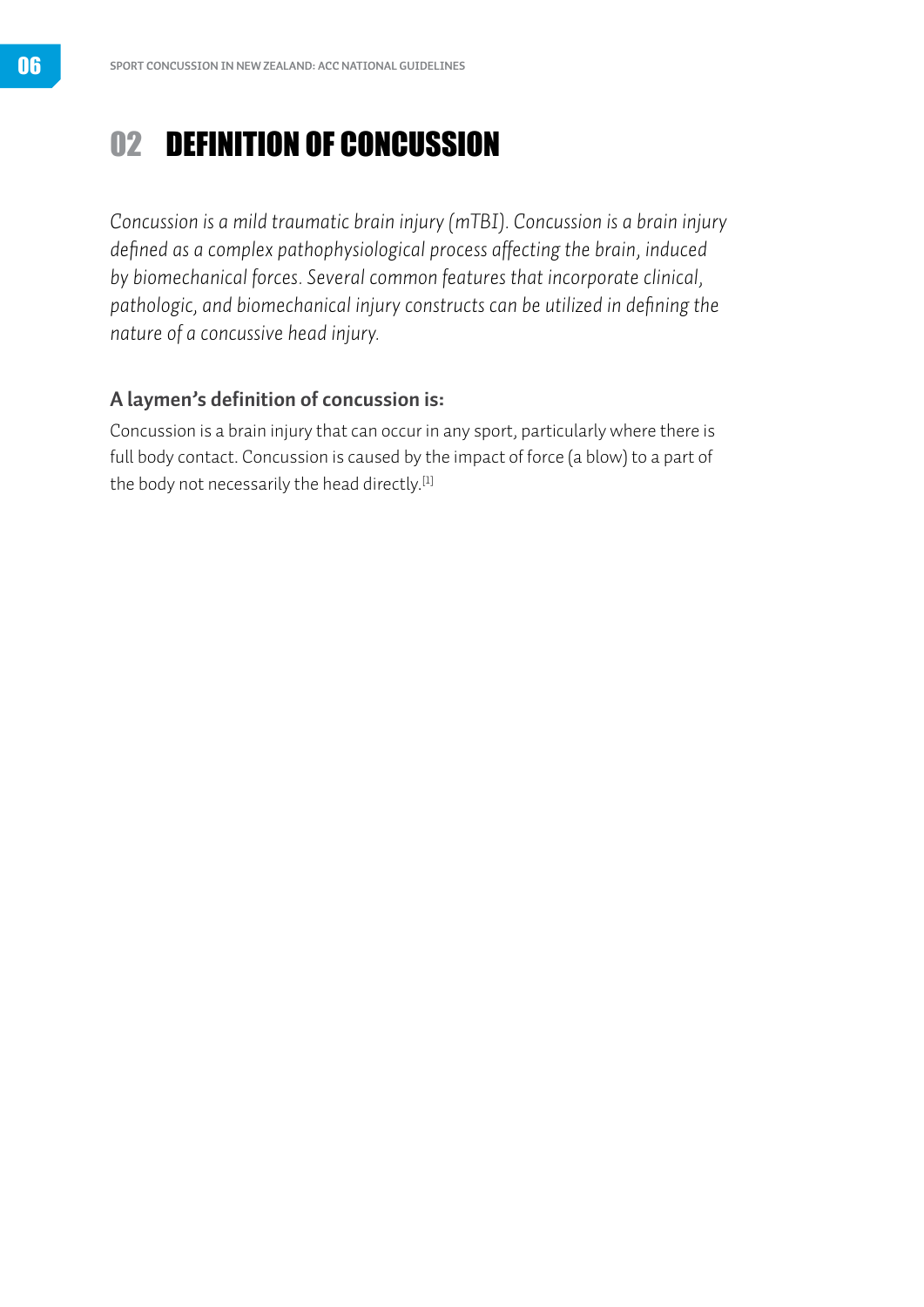# <span id="page-6-0"></span>03 SIGNS AND SYMPTOMS OF CONCUSSION

Concussion presents with a range of signs and/or symptoms that may or **may not** include loss of consciousness.<sup>[1]</sup> It is important to remember that not every sign and symptom will be present every case and signs and symptoms may have delayed onset.



- Difficulty sleeping
- Headache/pressure in the head
- Reduced ability to think/concentrate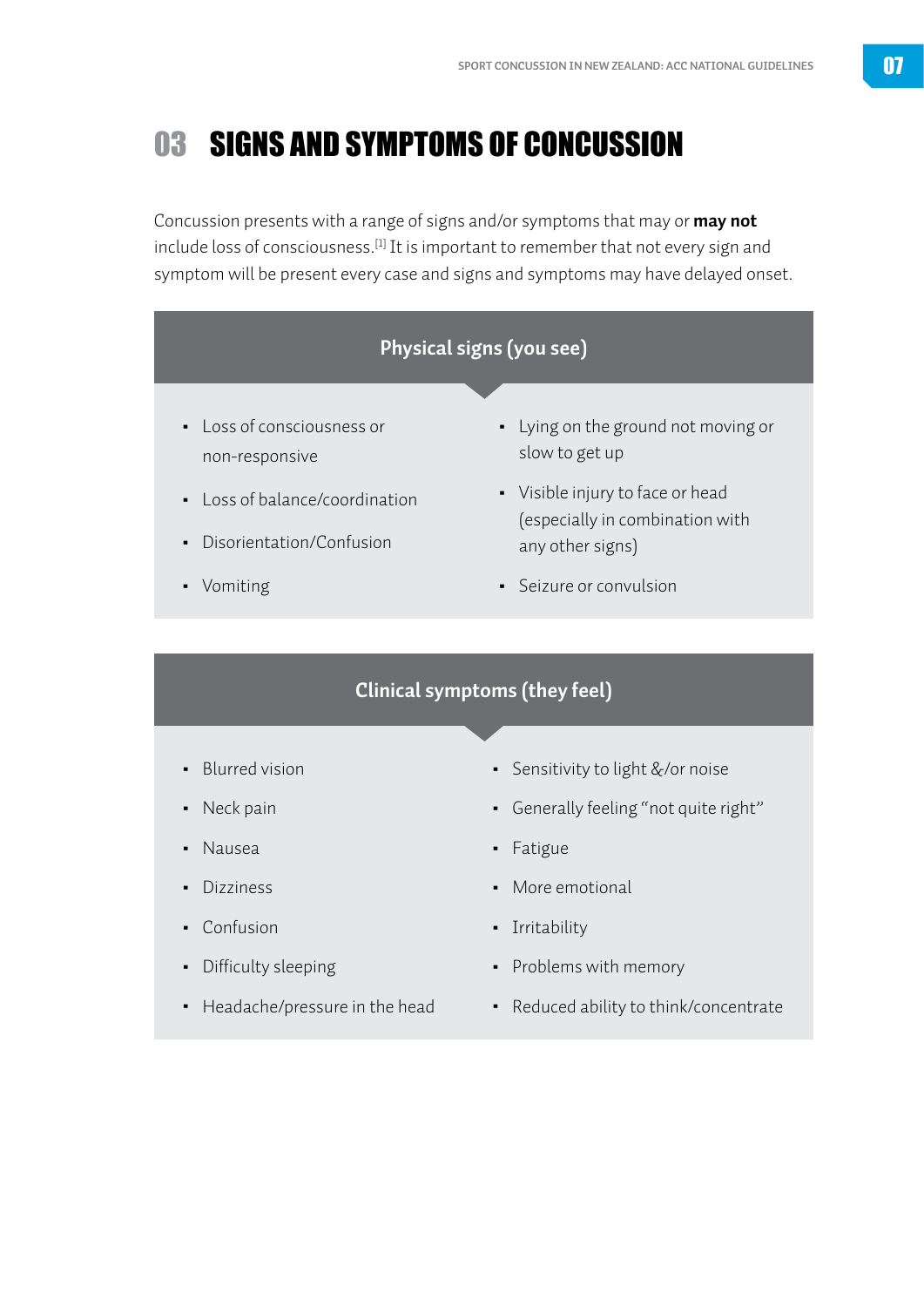# <span id="page-7-0"></span>04 ACTION TO TAKE WHEN A CONCUSSION OCCURS, AND HOW TO GET HELP

When a concussion or possible concussion occurs it is important to take action and to get help. **The most important steps in the early identification of concussion are to recognise a possible injury and remove the athlete from the sport/activity.**

#### **Recognise and Remove**

a printable PDF of the ACC pocket concussion card can be downloaded here:

**[ACC Pocket Concussion Card](http://http;//accsportsmart.co.nz/concussion)** [accsportsmart.co.nz/concussion](http://accsportsmart.co.nz/concussion)

a printable PDF of the pocket CRT can be downloaded here:

*[Pocket Concussion Recognition Tool](http://links.lww.com/JSM/A32)* <http://links.lww.com/JSM/A32>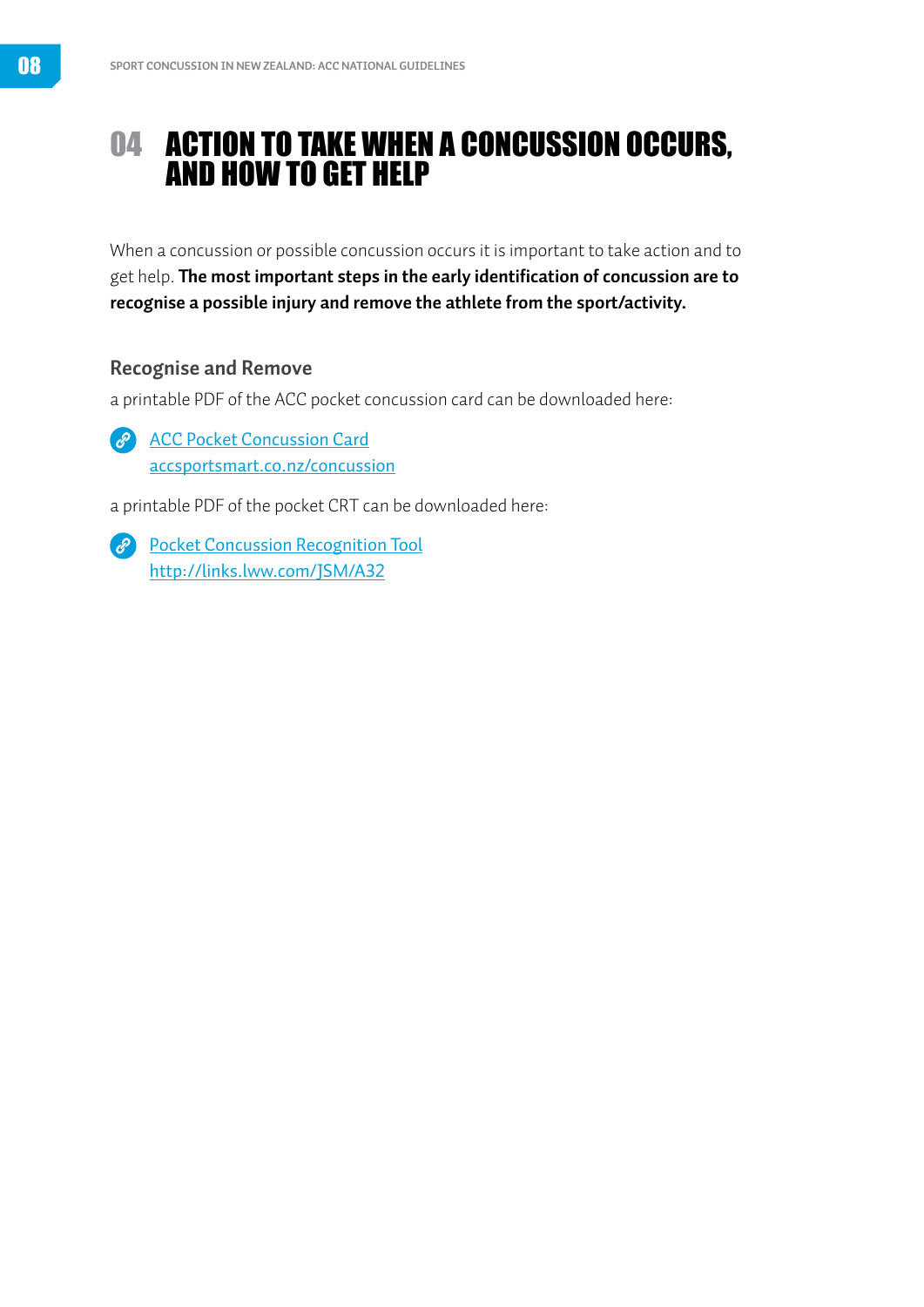

#### RECOGNISE THE SIGNS AND SYMPTOMS OF **CONCUSSION**

#### 02 MEMORY (WHAT THEY SAY)

may suggest a concussion.

- "What venue are we at today?"
- 
- 

"What team did you play last week/game?"

### **03 CLINICAL SYMPTOMS (WHAT THEY FEEL)**

- or noise
- 
- ¨ Fatigue
- ¨ Headache/pressure in
- 
- sleeping
- 

**04 RED FLAGS (WHAT REQUIRES)** 

## If no qualified medical professional is available,

 $\Box$  Player complains of  $\Box$  Double vision neck pain

- $\Box$  Repeated vomiting
- $\Box$  Seizure or convulsion
- ¨ Weakness or
- 
- 
- $\Box$  Severe or increasing<br>headache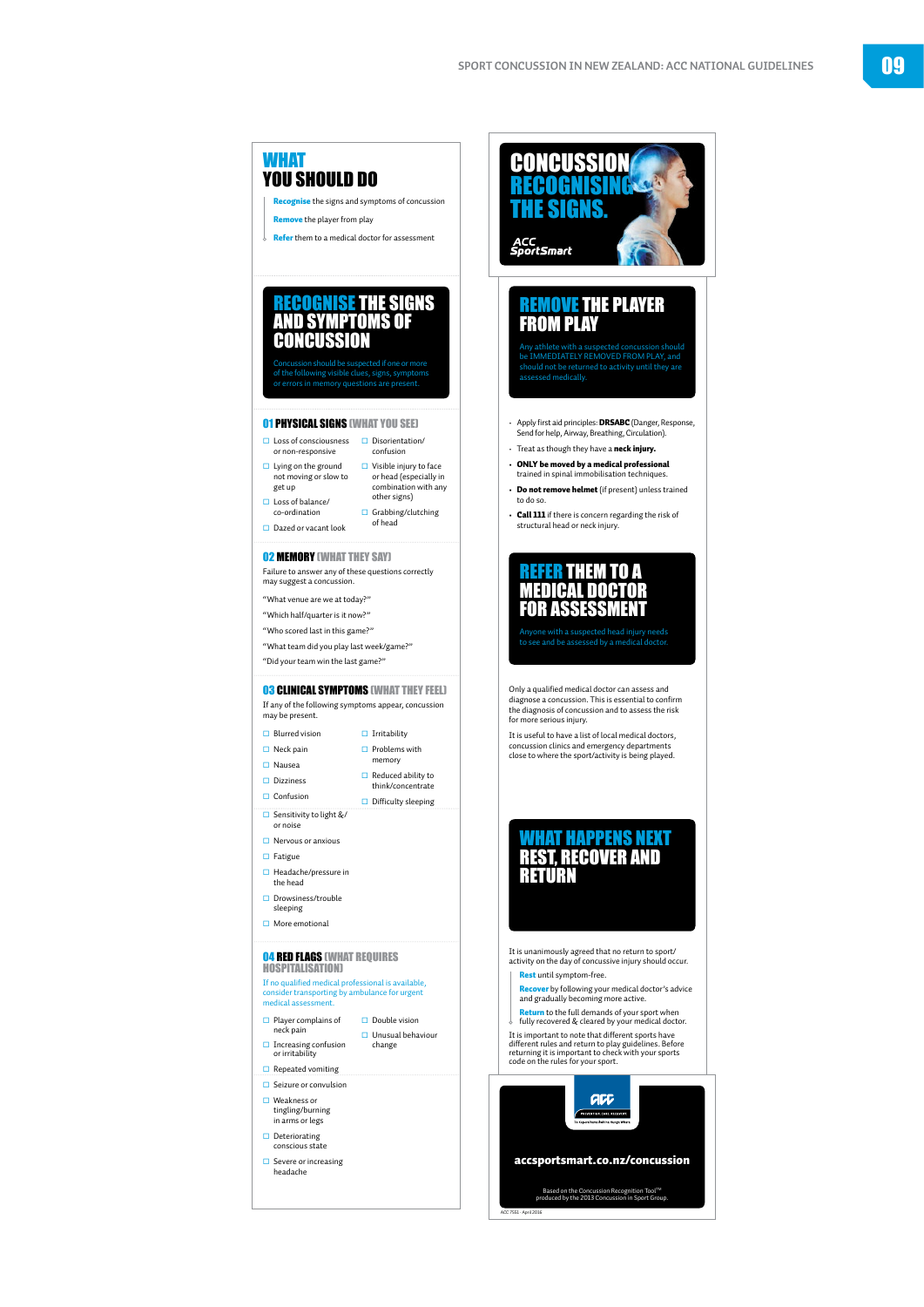# **Pocket CONCUSSION RECOGNITION TOOL™**

**To help identify concussion in children, youth and adults**



#### **RECOGNIZE & REMOVE**

Concussion should be suspected **if one or more** of the following visible clues, signs, symptoms or errors in memory questions are present.

#### **1. Visible clues of suspected concussion**

Any one or more of the following visual clues can indicate a possible concussion:

Loss of consciousness or responsiveness Lying motionless on ground/Slow to get up Unsteady on feet / Balance problems or falling over/Incoordination Grabbing/Clutching of head Dazed, blank or vacant look Confused/Not aware of plays or events

#### **2. Signs and symptoms of suspected concussion**

Presence of any one or more of the following signs & symptoms may suggest a concussion:

- Loss of consciousness Headache
- Seizure or convulsion The Dizziness
- Balance problems Confusion
- 
- 
- More emotional and a set of the Blurred vision
- 
- Sadness Amnesia
- Fatigue or low energy Feeling like "in a fog"
- Nervous or anxious Neck Pain
- "Don't feel right" Sensitivity to noise
- 

© 2013 Concussion in Sport Group © 2013 Concussion in Sport Group

- 
- 
- 
- Nausea or vomiting  $\overline{\phantom{a}}$  Feeling slowed down
- Drowsiness "Pressure in head"
	-
- Irritability Sensitivity to light
	-
	-
	-
	-
- Difficulty remembering Difficulty concentrating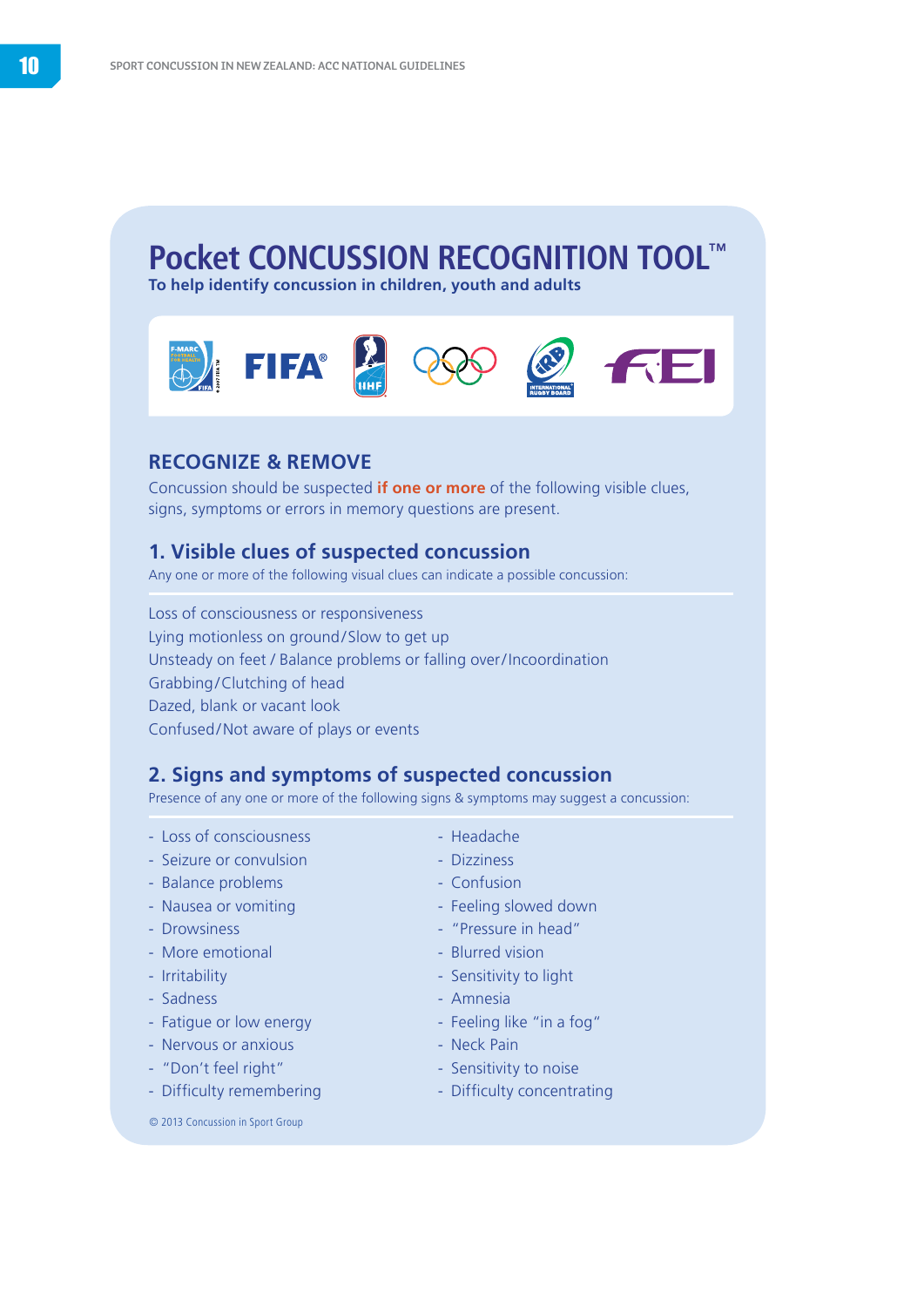#### **3. Memory function**

Failure to answer any of these questions correctly may suggest a concussion.

*"What venue are we at today?"*

*"Which half is it now?"*

*"Who scored last in this game?"*

*"What team did you play last week /game?"* 

*"Did your team win the last game?"*

#### **Any athlete with a suspected concussion should be IMMEDIATELY REMOVED FROM PLAY, and should not be returned to activity until they are assessed medically. Athletes with a suspected concussion should not be left alone and should not drive a motor vehicle.**

It is recommended that, in all cases of suspected concussion, the player is referred to a medical professional for diagnosis and guidance as well as return to play decisions, even if the symptoms resolve.

#### **RED FLAGS**

**If ANY of the following are reported then the player should be safely and immediately removed from the field. If no qualified medical professional is available, consider transporting by ambulance for urgent medical assessment:**

- Athlete complains of neck pain Deteriorating conscious state
- Increasing confusion or irritability Severe or increasing headache

- Weakness or tingling/burning in arms or legs

- 
- Seizure or convulsion All and the Seizure or convulsion Double vision
- 
- Repeated vomiting Unusual behaviour change
	-

#### **Remember:**

- In all cases, the basic principles of first aid (danger, response, airway, breathing, circulation) should be followed.
- Do not attempt to move the player (other than required for airway support) unless trained to so do
- Do not remove helmet (if present) unless trained to do so.

from McCrory et. al, Consensus Statement on Concussion in Sport. Br J Sports Med 47 (5), 2013

© 2013 Concussion in Sport Group © 2013 Concussion in Sport Group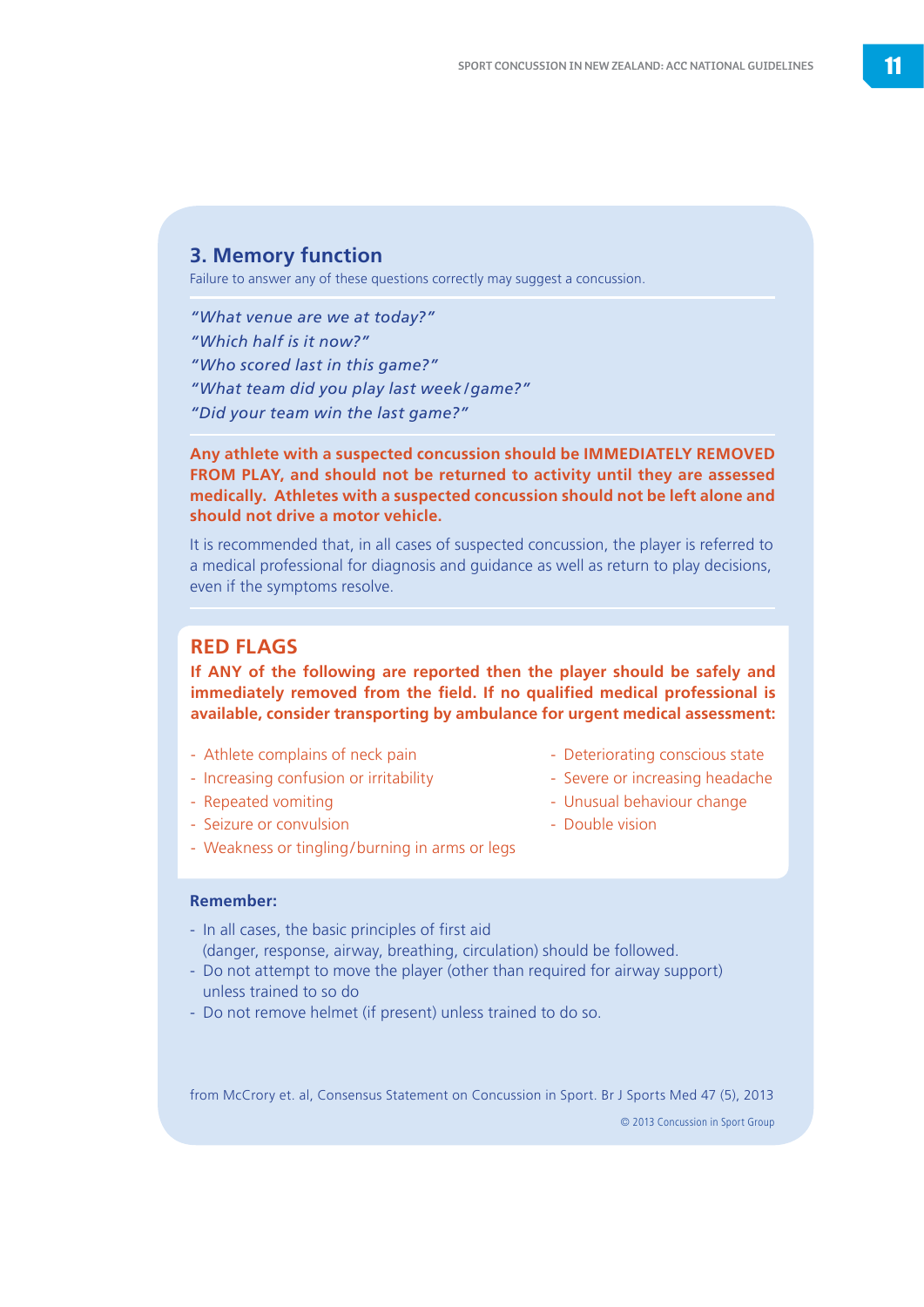- Non-medical personnel have an important role in observing possible concussion and its effects (e.g. behaviour/symptoms), and should take responsibility for removing the injured athlete from the sport/activity.
- If a suspected concussion has occurred it is important to see a medical doctor for assessment immediately.
- Medical doctors are available at general practitioner practices, concussion clinics or hospital emergency departments.
- It is unanimously agreed that **no return** to sport/activity on the day of concussive injury should occur.[\[1\]](#page-17-0)
- In cases of uncertainty always adopt a conservative approach **"If in doubt sit them out".**

It is useful to have a list of local medical doctors, concussion clinics and emergency departments close to where the sport/activity is being played. A pre-activity checklist of the appropriate services could include:

- Local doctors or medical centre.
- Local hospital emergency department.
- Ambulance services (111).

#### **To help an unconscious athlete:**

- Apply first aid principles DRABC (Danger, Response, Airway, Breathing, Circulation).
- It is extremely important to treat all unconscious athletes as though they have a neck injury.
- An unconscious athlete must ONLY be moved by a medical professional trained in spinal immobilisation techniques.
- Urgent hospital care is necessary if there is concern regarding the risk of structural head or neck injury – call 111.
- An athlete with any of the following should be referred to hospital **URGENTLY:**
	- Loss of consciousness or seizures.
	- Persistent confusion.
	- Deterioration after being injured increased drowsiness, headache or vomiting.
	- Report of neck pain or spinal cord symptoms numbness, tingling, muscle weakness.
- If at any time there is any doubt the athlete should be referred to hospital.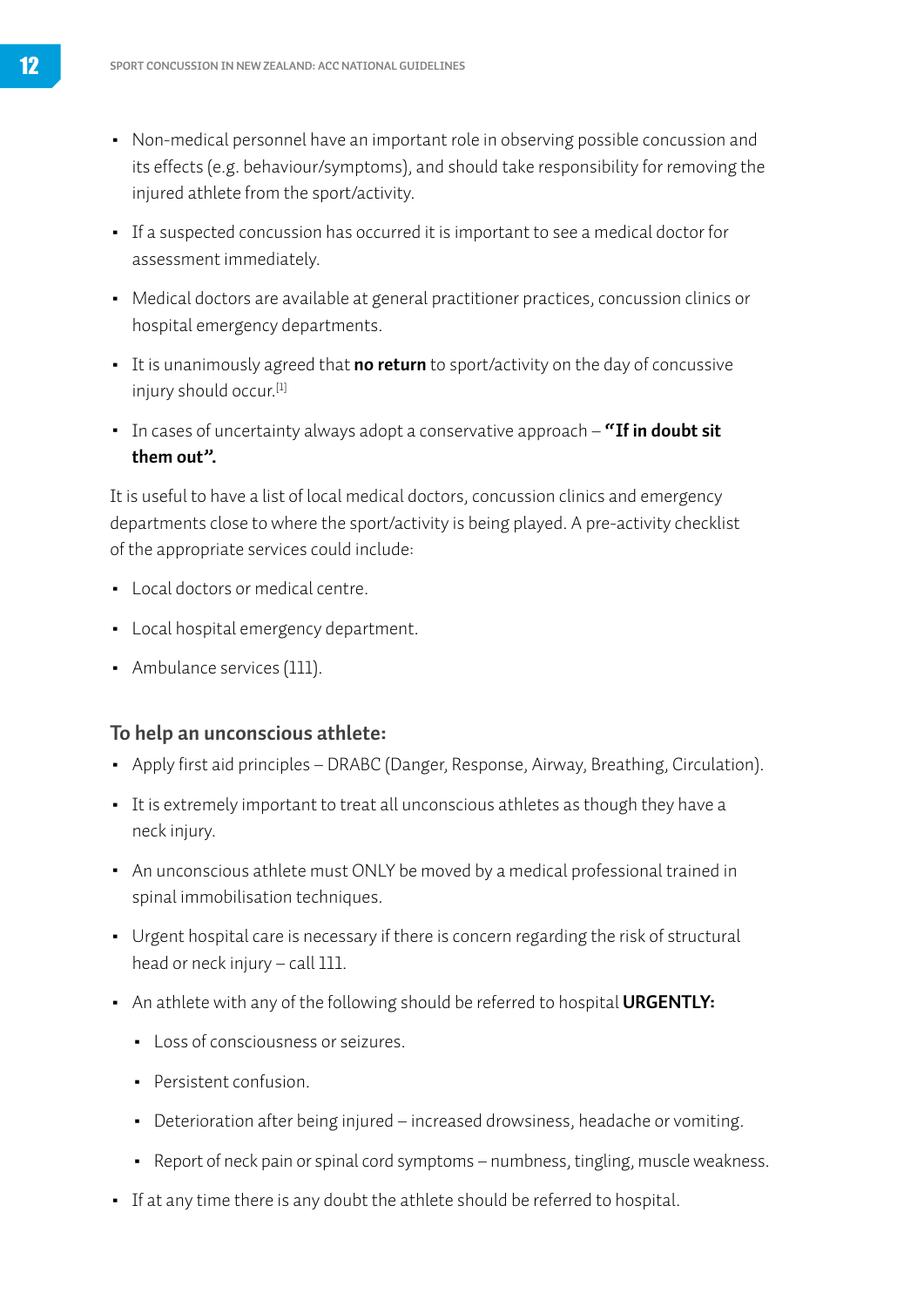# <span id="page-12-0"></span>05 ASSESSMENT AND DIAGNOSIS OF CONCUSSION BY MEDICAL DOCTORS

#### **Only a qualified medical doctor can assess and diagnose a concussion.**

Anyone with a suspected head injury needs to see and be assessed by a medical doctor. This is essential to confirm the diagnoses of concussion and to assess the risk for more serious injury.

We endorse the Sport Concussion Assessment Tool version 3 (SCAT3) and the Child-SCAT3 as a validated means of assessing concussion by a medical doctor.

A printable PDF of SCAT3 and Child-SCAT3 can be downloaded here:

<sup>2</sup>[SCAT3](http://links.lww.com/JSM/A30) <http://links.lww.com/JSM/A30>

**P** [Child-SCAT3](http://links.lww.com/JSM/A31) <http://links.lww.com/JSM/A31>

We recommend you become familiar with symptoms evaluated in SCAT3.

#### **The SCAT3 is NOT to be used for diagnosis of concussion alone. It provides a standardized assessment to aid diagnosis by a medical doctor.**

*Note: In some areas of the world, sports physiotherapists and other trained medical personnel can do the assessment (e.g., SCAT3), but only a doctor can diagnose concussion.*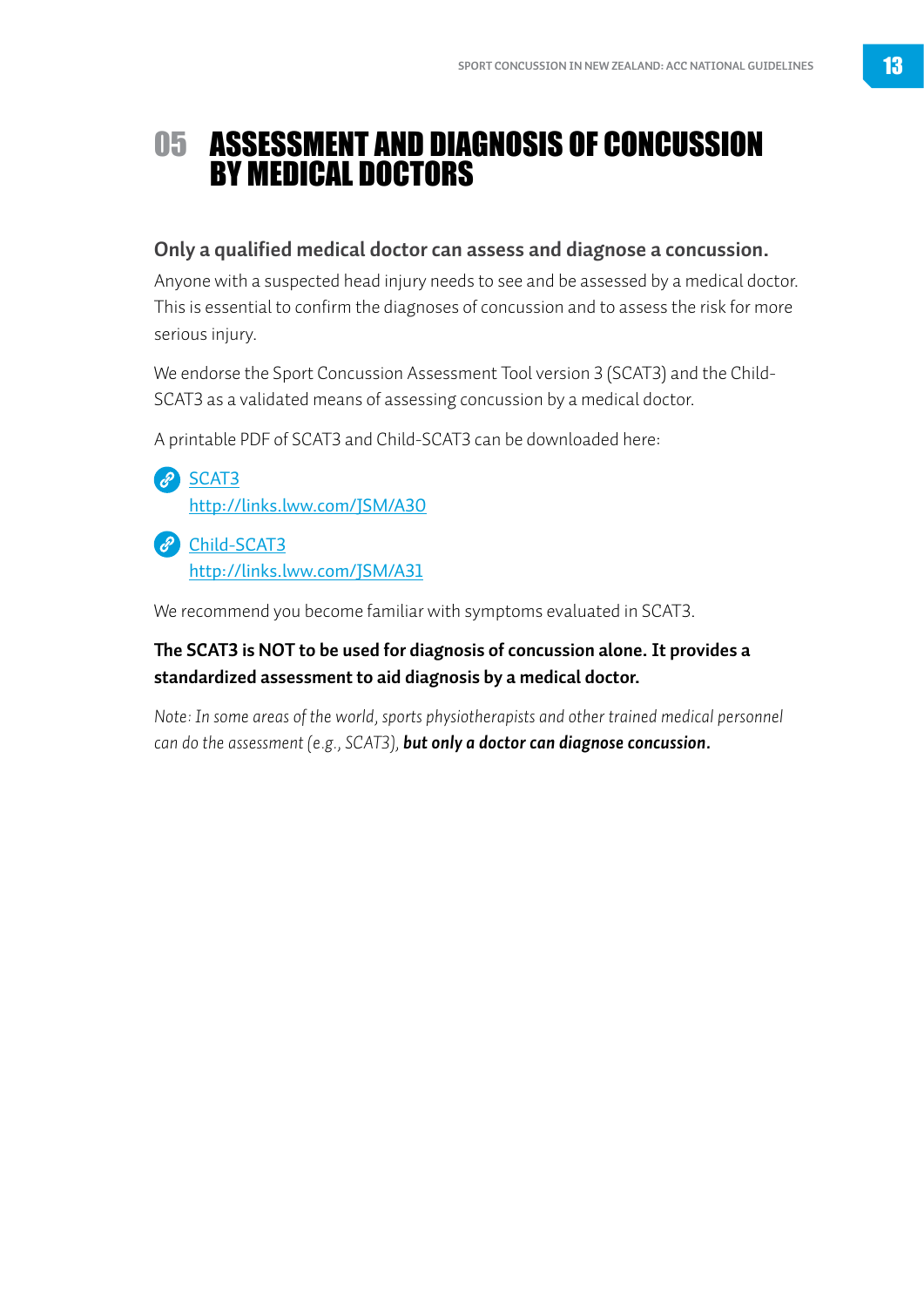## **How do you feel?**

"You should score yourself on the following symptoms, based on how you feel now."

|                                                                                                                                                                                                                                 | none           | mild |                                    | moderate |                | severe |   |
|---------------------------------------------------------------------------------------------------------------------------------------------------------------------------------------------------------------------------------|----------------|------|------------------------------------|----------|----------------|--------|---|
| Headache                                                                                                                                                                                                                        | $\overline{0}$ | 1    | $\overline{2}$                     | 3        | 4              | 5      | 6 |
| 'Pressure in head'                                                                                                                                                                                                              | $\overline{0}$ | 1    | $\overline{2}$                     | 3        | $\overline{4}$ | 5      | 6 |
| Neck pain                                                                                                                                                                                                                       | $\overline{0}$ | 1    | $\overline{2}$                     | 3        | $\overline{4}$ | 5      | 6 |
| Nausea or vomiting                                                                                                                                                                                                              | $\overline{0}$ | 1    | $\overline{2}$                     | 3        | $\overline{4}$ | 5      | 6 |
| <b>Dizziness</b>                                                                                                                                                                                                                | $\overline{0}$ | 1    | $\overline{2}$                     | 3        | $\overline{4}$ | 5      | 6 |
| <b>Blurred</b> vision                                                                                                                                                                                                           | $\overline{0}$ | 1    | $\overline{2}$                     | 3        | $\overline{4}$ | 5      | 6 |
| Balance problems                                                                                                                                                                                                                | $\overline{0}$ | 1    | $\overline{2}$                     | 3        | $\overline{4}$ | 5      | 6 |
| Sensitivity to light                                                                                                                                                                                                            | $\overline{0}$ | 1    | $\overline{2}$                     | 3        | 4              | 5      | 6 |
| Sensitivity to noise                                                                                                                                                                                                            | $\overline{0}$ | 1    | $\overline{2}$                     | 3        | 4              | 5      | 6 |
| Feeling slowed down                                                                                                                                                                                                             | $\overline{0}$ | 1    | $\overline{2}$                     | 3        | 4              | 5      | 6 |
| Feeling like 'in a fog'                                                                                                                                                                                                         | $\overline{0}$ | 1    | $\overline{2}$                     | 3        | $\overline{4}$ | 5      | 6 |
| 'Don't feel right'                                                                                                                                                                                                              | $\overline{0}$ | 1    | $\overline{2}$                     | 3        | 4              | 5      | 6 |
| Difficulty concentrating                                                                                                                                                                                                        | $\overline{0}$ | 1    | $\overline{2}$                     | 3        | $\overline{4}$ | 5      | 6 |
| Difficulty remembering                                                                                                                                                                                                          | $\overline{0}$ | 1    | $\overline{2}$                     | 3        | 4              | 5      | 6 |
| Fatigue or low energy                                                                                                                                                                                                           | $\overline{0}$ | 1    | $\overline{2}$                     | 3        | $\overline{4}$ | 5      | 6 |
| Confusion                                                                                                                                                                                                                       | $\overline{0}$ | 1    | $\overline{2}$                     | 3        | 4              | 5      | 6 |
| Drowsiness                                                                                                                                                                                                                      | $\overline{0}$ | 1    | $\overline{2}$                     | 3        | $\overline{4}$ | 5      | 6 |
| Trouble falling asleep                                                                                                                                                                                                          | $\mathbf 0$    | 1    | $\overline{2}$                     | 3        | $\overline{4}$ | 5      | 6 |
| More emotional                                                                                                                                                                                                                  | $\overline{0}$ | 1    | $\overline{2}$                     | 3        | $\overline{4}$ | 5      | 6 |
| Irritability                                                                                                                                                                                                                    | $\overline{0}$ | 1    | $\overline{2}$                     | 3        | 4              | 5      | 6 |
| Sadness                                                                                                                                                                                                                         | $\overline{0}$ | 1    | $\overline{2}$                     | 3        | 4              | 5      | 6 |
| Nervous or anxious                                                                                                                                                                                                              | $\overline{0}$ | 1    | $\overline{2}$                     | 3        | 4              | 5      | 6 |
| <b>Total number of symptoms</b> (Maximum possible 22)<br><b>Symptom severity score</b> (Maximum possible 132)<br>N<br>Do the symptoms get worse with physical activity?<br>N<br>Do the symptoms get worse with mental activity? |                |      |                                    |          |                |        |   |
| self-rated                                                                                                                                                                                                                      |                |      | self-rated and clinician monitored |          |                |        |   |
| clinician interview                                                                                                                                                                                                             |                |      | self-rated with parent input       |          |                |        |   |
| <b>Overall rating:</b> If you know the athlete well prior to the injury, how different is<br>the athlete acting compared to their usual self?<br>Please circle one response:<br>no different<br>very different<br>N/A<br>unsure |                |      |                                    |          |                |        |   |
|                                                                                                                                                                                                                                 |                |      |                                    |          |                |        |   |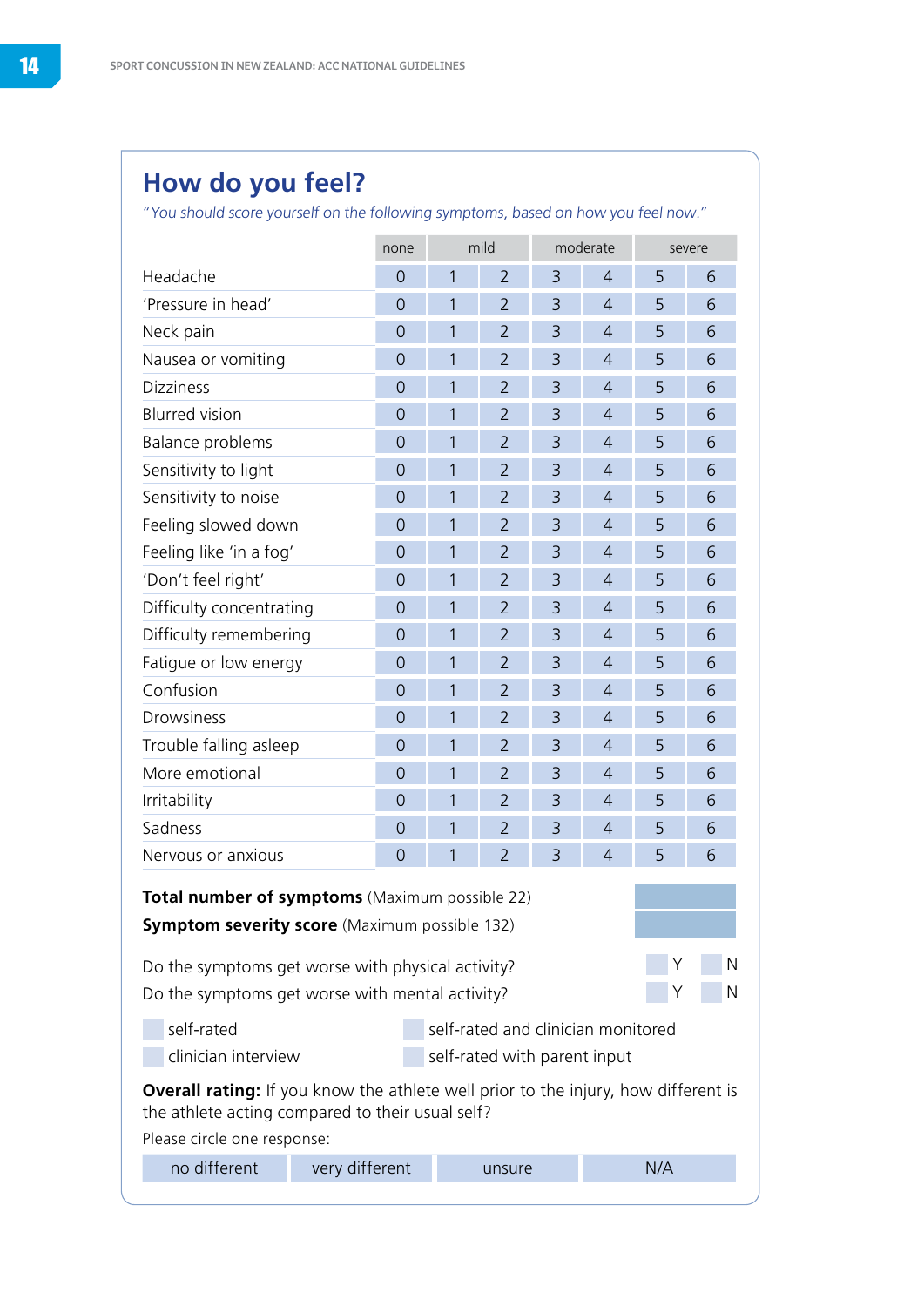# <span id="page-14-0"></span>06 CONCUSSION MANAGEMENT AND A GRADUATED RETURN TO SCHOOL/WORK/SPORT PROTOCOL

Initial concussion management involves physical and cognitive rest until the acute symptoms resolve and then a graded programme of exertion (physical and mental activity) prior to medical clearance and return to sport.

All athletes diagnosed with concussion must go through a graduated return to activity protocol led by a person trained in concussion management (e.g. coach, physical trainer, teacher, parent etc.). Athletes should have fully returned to school or work and social activities **before** returning to activity. **Clearance by a medical doctor is required before return to sport/activity.** 

There is a lack of research to support the optimal period of time an athlete should be out of training and competition. Below is an example of a **graduated return to sport protocol** based on the best available evidence and expert experience.

| <b>Return to</b><br>activity stage | <b>Functional exercise at each</b><br>stage of rehabilitation                                                                | Objective of each<br>stage                                                      |
|------------------------------------|------------------------------------------------------------------------------------------------------------------------------|---------------------------------------------------------------------------------|
| No activity                        | Avoid all physical and mental exertion<br>including the use of technology (e.g.<br>phones, computers, reading, watching TV). | Recovery.                                                                       |
| Light aerobic<br>exercise          | Walking, swimming or stationary bike;<br>keep intensity of exercise very low/easy.<br>No resistance training.                | Increase heart rate                                                             |
| <b>Sport-specific</b><br>exercise  | Running drills.<br>No head impact activities.                                                                                | Add movement                                                                    |
| Non-contact<br>training drills     | Progress to more complex training drills,<br>e.g. passing, drills.                                                           | Exercise, coordination<br>and cognitive load.                                   |
| <b>Full contact</b><br>practice    | Following clearance from medical doctor,<br>participate in normal training activities.                                       | Restore confidence and have<br>functional skills assessed by<br>coaching staff. |
| Return to play                     | Normal sport.                                                                                                                | Full return to sport.                                                           |

- It is unanimously agreed that **no return** to sport/activity on the day of concussive injury should occur.<sup>[\[1\]](#page-17-0)</sup>
- Return to activity should be particularly cautious where children and adolescents are concerned.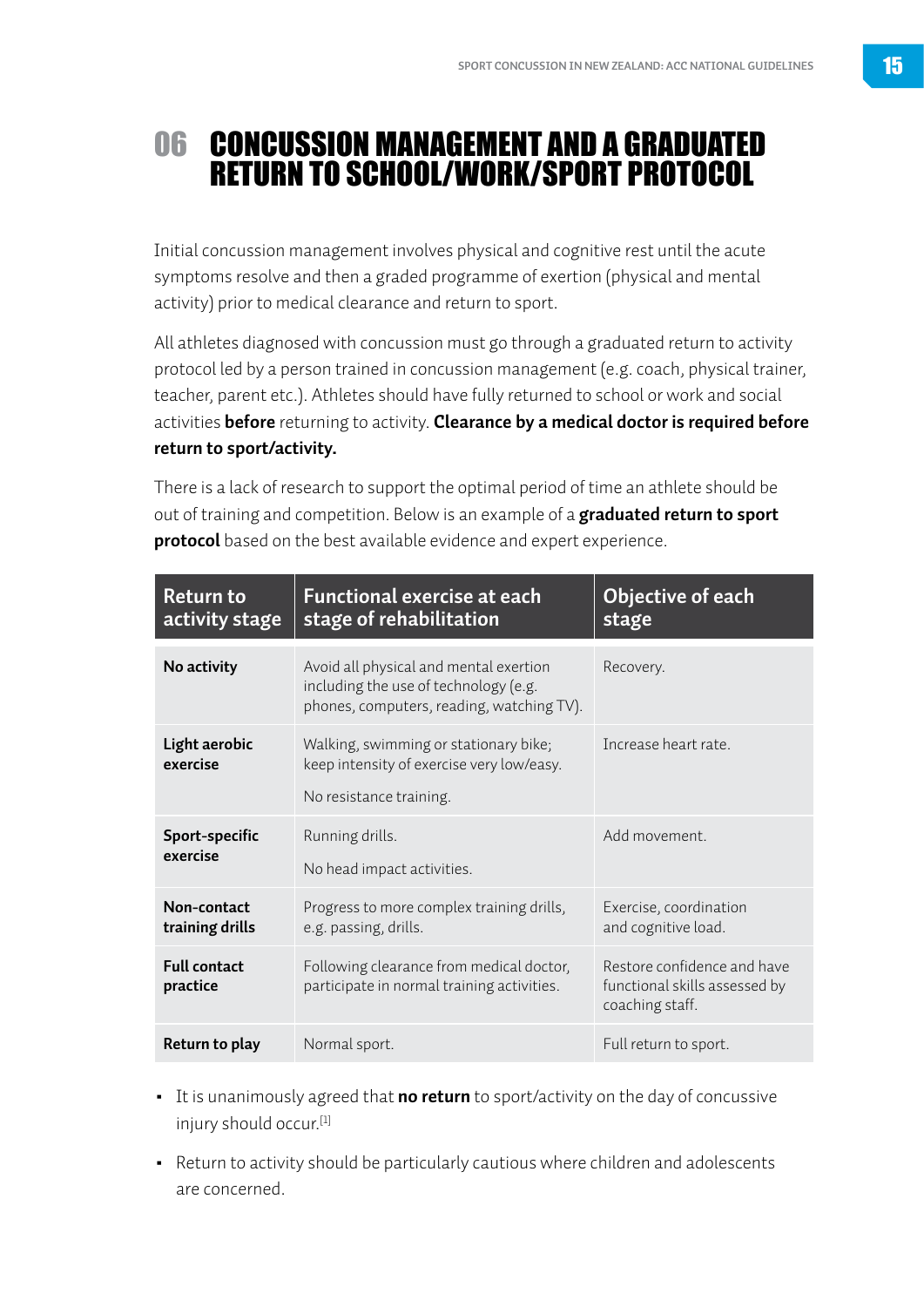- Each individual international sports federation may have specific rules which **must**  be considered (e.g. International Rugby Board rules for New Zealand Rugby).
- The safety of the athlete is the priority and must **NOT** be compromised.
- The decision regarding return to school/work and clearance to return to restricted activity should always be made by a medical doctor.
- The decision regarding the timing of return to sport/activity should always be made by a medical doctor.
- In some cases, symptoms may be prolonged or graded activity may not be tolerated. If recovery is prolonged, evaluation by a concussion specialist or clinic may be warranted to determine if there are other aspects of the concussion that could respond to rehabilitation.

In summary, the figure shows the roles and responsibilities for concussion management (i.e. stages of identification, assessment and diagnosis, rehabilitation and return to sport).

|                                          | <b>Responsibility</b>                                                                                                                  | <b>Tool/How</b>                                                              | <b>Education</b><br>required                                                  |
|------------------------------------------|----------------------------------------------------------------------------------------------------------------------------------------|------------------------------------------------------------------------------|-------------------------------------------------------------------------------|
| Recognition<br>of injury                 | Everybody.                                                                                                                             | CRT.                                                                         | General public.<br>Ambulance staff.<br>First aiders.                          |
| <b>Assessment</b><br>and diagnosis       | Medical doctors.                                                                                                                       | SCAT3 medical<br>assessment<br>and diagnosis.                                | GPs, emergency<br>department doctors,<br>sports physicians -<br>use of SCAT3. |
| Rehabilitation<br>and management         | Physiotherapists,<br>occupational<br>therapists, coaches,<br>parents, athletes,<br>teachers, physical<br>therapists, sports<br>medics. | SCAT3 - symptom<br>checklist only. Return<br>to play. Graduated<br>protocol. | All responsible.                                                              |
| <b>Return to</b><br>school/work/sport    | Medical doctors                                                                                                                        | SCAT3 medical<br>assessment<br>and diagnosis.                                | GPS                                                                           |
| <b>Sport training</b><br>and competition |                                                                                                                                        |                                                                              |                                                                               |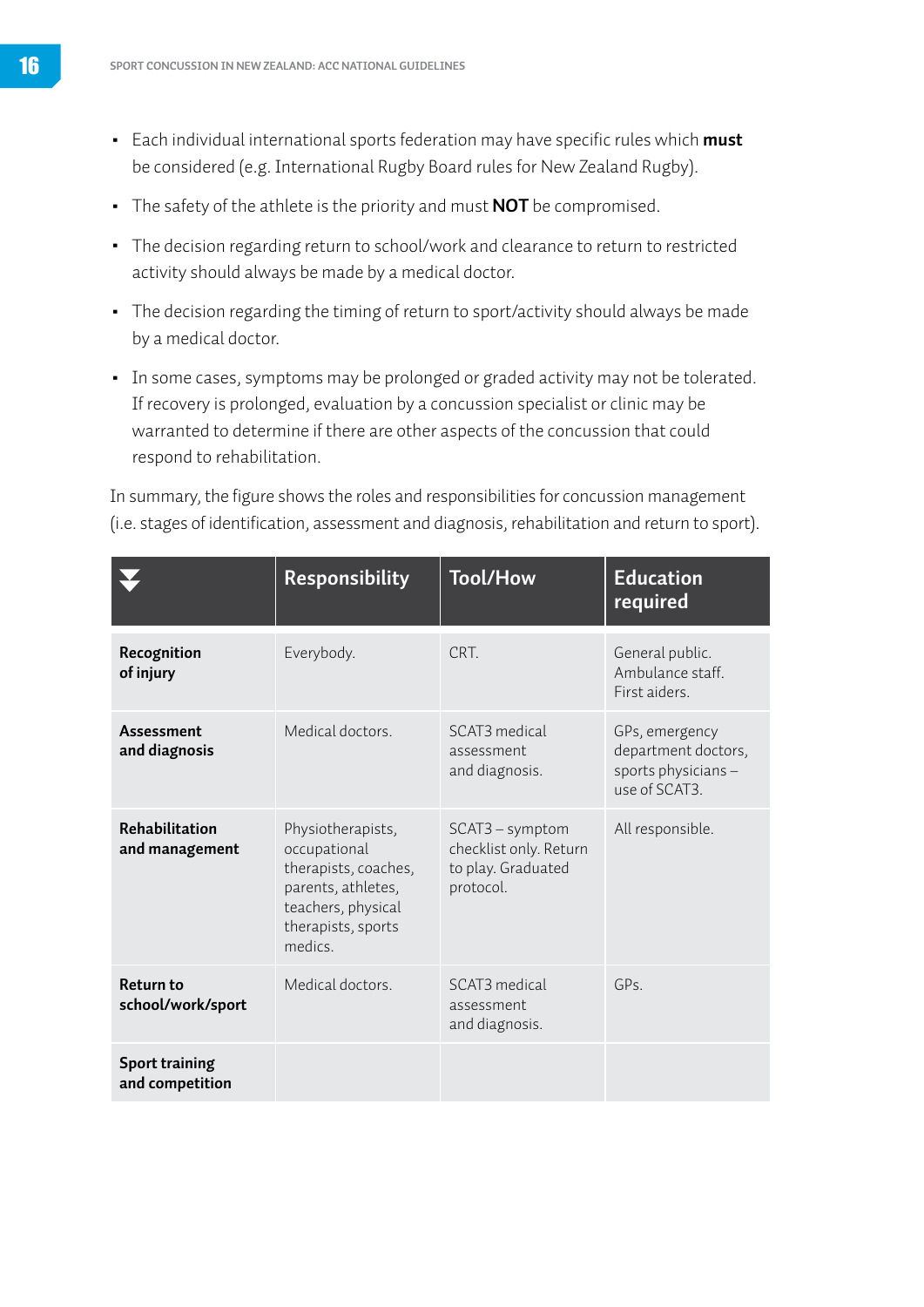# <span id="page-16-0"></span>07 DEVELOP A POLICY AND IMPLEMENTATION PLAN

It is suggested that National Sport Organizations (NSOs) and other relevant organisations develop a concussion policy and educate their members/community in how to implement the guidelines specific to their sport.

ACC has an 'expert panel' available that can be consulted to review organisations' concussion policies, implementation plans and education material with the goal of ensuring a consistently high standard of care across New Zealand.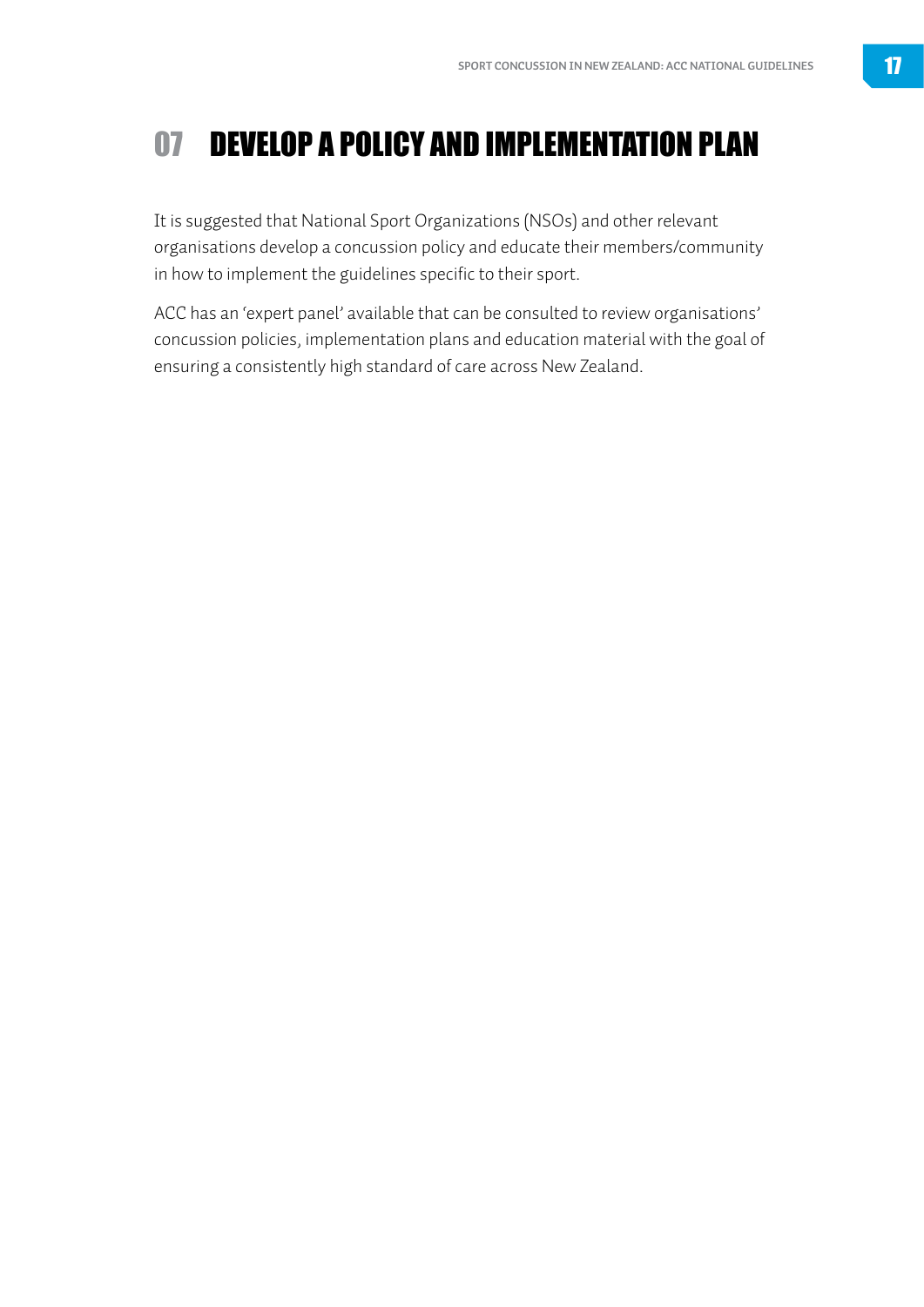# <span id="page-17-0"></span>REFERENCES

- 1. McCrory P, Meeuwisse WH, Aubry M et al. Consensus statement on concussion in sport: The 4th International Conference on Concussion in Sport held in Zurich, November 2012. British Journal of Sports Medicine. 2013;**47**(5):250-8.
- 2. Feigin V, Theadom A, Barker-Collo S et al. Incidence of traumatic brain injury in New Zealand: A population-based study. The Lancet Neurology. 2013;**12**(1):53-64.
- 3. Theadom A, Parag V, Dowell T et al. Persistent problems one year following traumatic brain injury within a population based incidence and outcomes study. 2014 in press.
- 4. Zumstein MA, et al. Long term outcome in patients with mild TBI: A prospective observational study. Journal of Trauma and Acute Care Surgery. 2011;**71**(1):120-7.

It is intended to formally review this document prior to February 2017.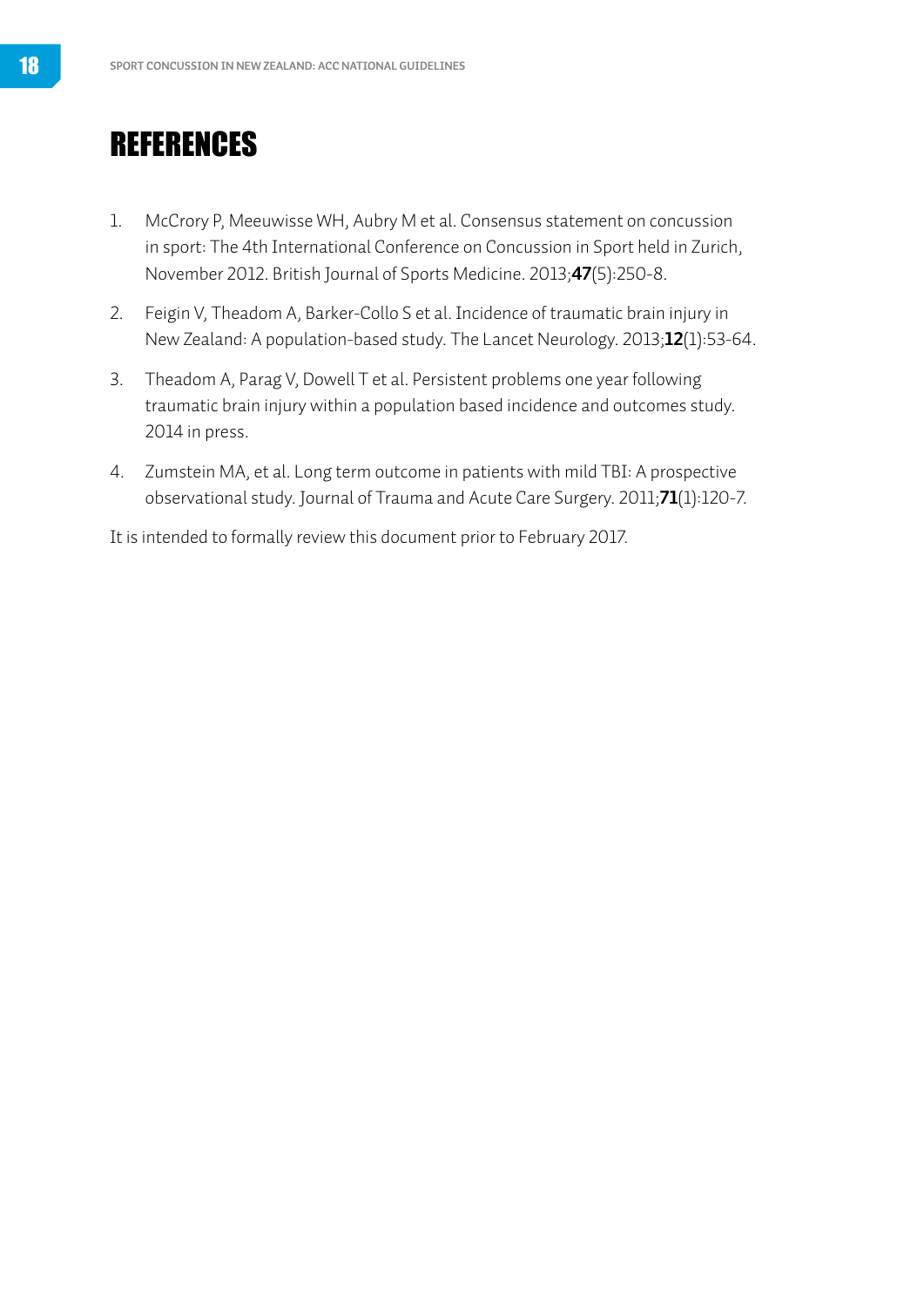# <span id="page-18-0"></span>NOTES